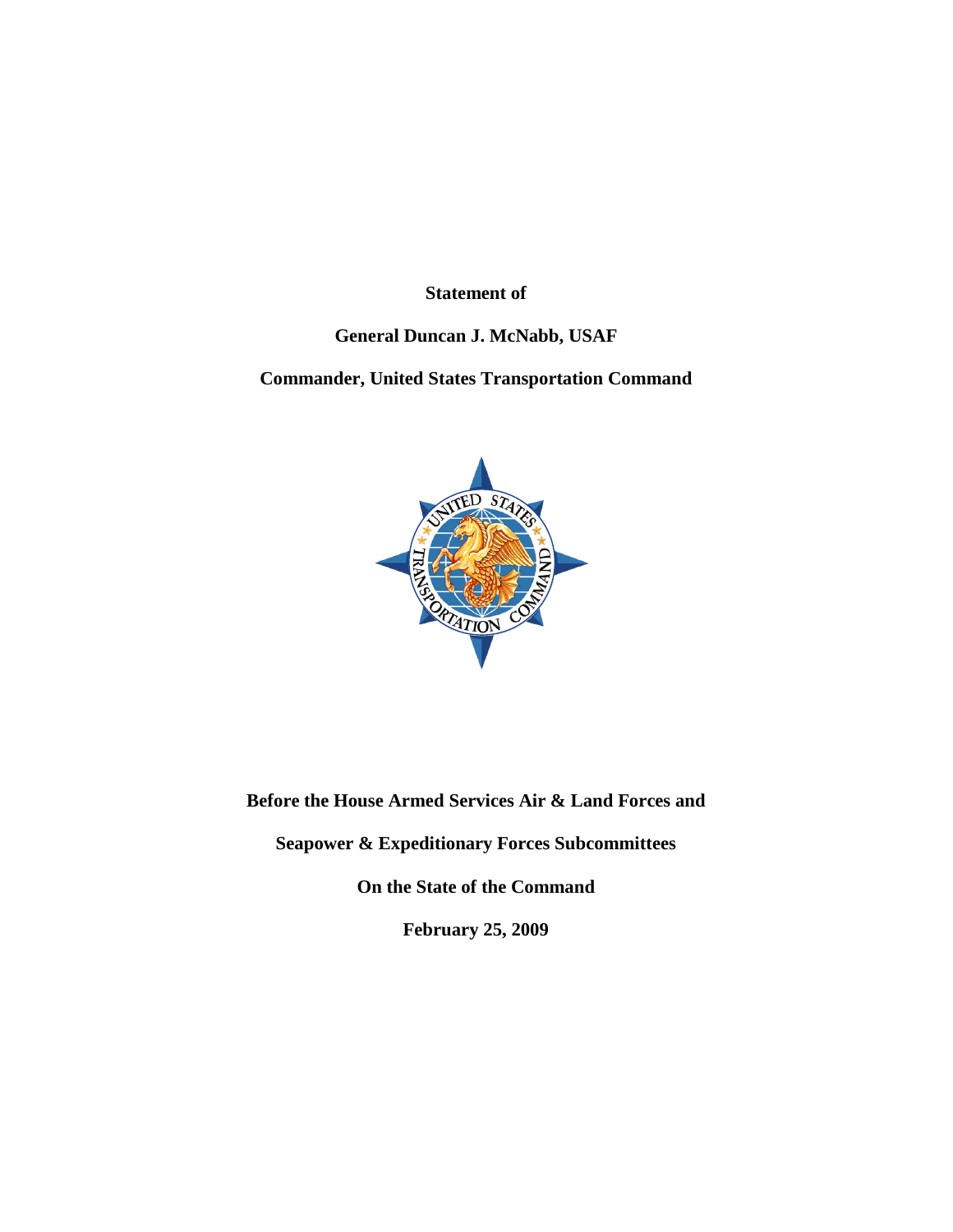# **INTRODUCING THE UNITED STATES TRANSPORTATION COMMAND Mission/Organization**

The United States Transportation Command (USTRANSCOM) operates the integrated, networked end-to-end distribution system that delivers to the "right place," at the "right time," for the warfighter and at the best value for our nation. As a supporting command, we execute military and commercial transportation, terminal management, aerial refueling and global patient movement throughout the Defense Transportation System (DTS) in a wide range of military and humanitarian operations. As a combatant command, we have operational warfighter requirements. As the Distribution Process Owner (DPO) we have business and logistics enterprise responsibilities.

USTRANSCOM leads a committed Total Force team of Active Duty, Guard, Reserve, Civilian, contractors and commercial partners. Our component commands – the Army's Military Surface Deployment and Distribution Command (SDDC), the Navy's Military Sealift Command (MSC) and the Air Force's Air Mobility Command (AMC) – and our enterprise partners provide the capacity to deliver logistics and distribution capability that supports the Joint Force Commanders' ability to project combat power and national power in peace and war.

Additionally, as the DPO, USTRANSCOM leads a collaborative effort within the Joint Deployment and Distribution Enterprise (JDDE) to deliver innovative and cost-efficient solutions to increase the precision, velocity, reliability and visibility of our distribution network and the overall Department of Defense (DOD) supply chain.

# **SUPPORTING GLOBAL OPERATIONS**

In support of our warfighters across the globe our components have delivered those "right place," "right time" "best value" solutions in staggering quantities. Last year, AMC and our commercial partners moved more than 2 million passengers and 735,000 short tons (stons) of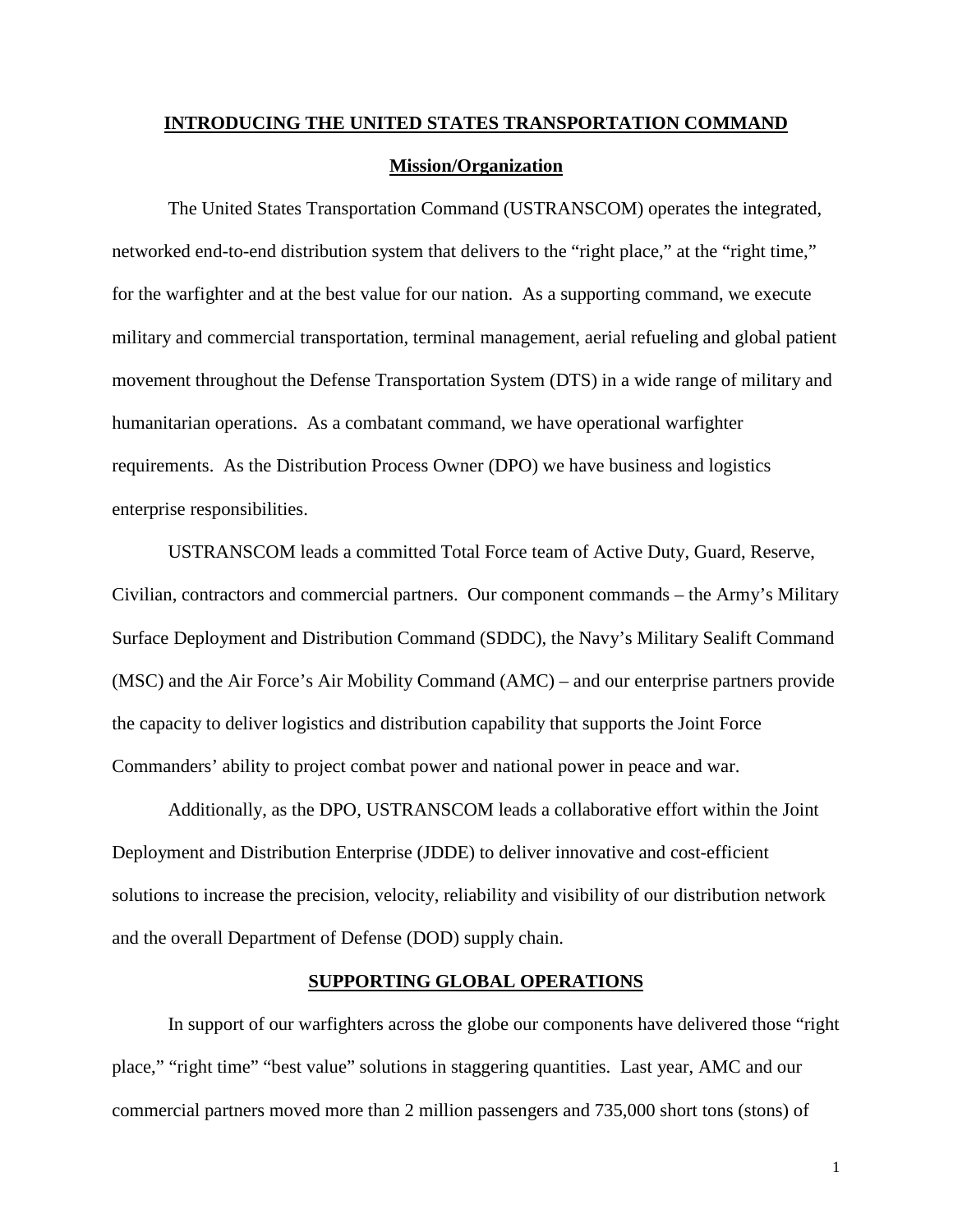cargo, and our aging tanker aircraft delivered 229 million gallons of fuel to U.S. and coalition aircraft. Equally impressive, MSC shipped 6.8 million square feet and SDDC moved 3 million stons of cargo worldwide. Finally, to support global DOD requirements, MSC's point-to-point tankers delivered 1.47 billion gallons of fuel. Each of our components individually possesses a tremendous capability. USTRANSCOM ties these capabilities together using intermodal solutions to maximize efficiency and best support the combatant commanders (COCOMs).

#### **Support to USCENTCOM**

USTRANSCOM continued its focus on supporting operations in the United States Central Command (USCENTCOM) Area of Responsibility (AOR). This year, establishing the Northern Distribution Network (NDN), alternative routes to Afghanistan through the Caucasus and Central Asia, has become a high priority. And we have made significant progress in partnership with the Department of State (DOS), DOD, USCENTCOM, U.S. European Command (USEUCOM), and U.S. Pacific Command (USPACOM) to establish these new routes. The NDN – along the historic Silk Road – will leverage the existing commercial distribution networks to move non-military commercial cargo using our U.S. Flag commercial carriers. The NDN also provides additional cargo throughput capabilities vital to support the increasing forces in Afghanistan.

Another top priority is working Gulf of Aden piracy issues with our commercial shipping partners. Recognizing that significant interagency and multinational actions are underway to address this growing problem, we held discussions with U.S. commercial carriers servicing DOD sealift transportation requirements to solicit their concerns. In collaboration with the Maritime Administration, USTRANSCOM served as a conduit to enable U.S. Flag carriers to develop tactics, techniques and procedures to minimize the piracy risk.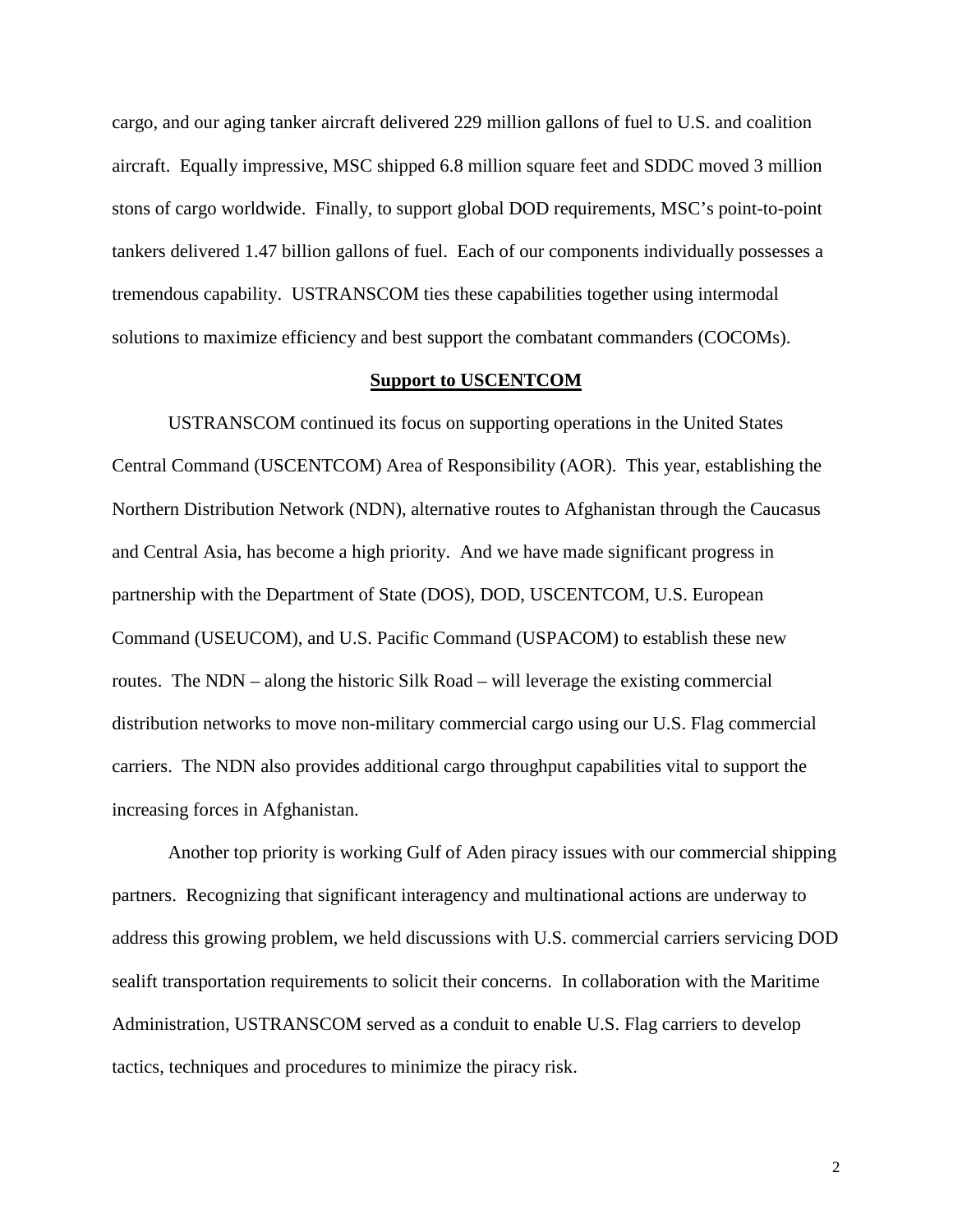In direct support of USCENTCOM force flow, we deployed and redeployed 41 Brigade Combat Teams, 37,000 Air Expeditionary Forces, and 3 Marine Air Ground Task Forces and executed several short fuse deployments such as the  $24<sup>th</sup>$  Marine Expeditionary Unit to Afghanistan. And to ensure warfighters in theater received the latest advances in vehicle protection, we delivered over 11,000 Mine-Resistant Ambush Protected (MRAP) vehicles and more than 8,300 improved vehicle armor kits. We also airdropped 8,000 stons of cargo in Afghanistan. This widespread use of our improved and precision airdrop capability is evidence of our promise to the COCOMs that we will take the supply chain vertically and as far forward as necessary to support them.

# **Support to Other Combatant Commands**

The USEUCOM AOR was also very active. When Russia invaded Georgia, USTRANSCOM moved Georgian troops serving in Iraq back to defend their homeland. In less than 92 hours, AMC crews flew 14 C-17 missions, each averaging 31-minutes on the ground in Tblisi to deliver 1,700 troops – the entire Georgian First Brigade. Additional C-17 sorties delivered over 350,000 humanitarian rations as part of Operation ASSURED DELIVERY, providing hope and sustenance to the Georgian people.

As U.S. Africa Command (USAFRICOM) grows and expands its mission, USTRANSCOM will leverage our resources and expertise to support this new command.

In the U.S. Southern Command (USSOUTHCOM) AOR, we conducted detainee movement operations from Guantanamo Bay, Cuba. At the same time, our defense couriers transported attorney-client material in support of High Value Detainee litigation. Elsewhere in the region, we provided air refueling and aeromedical evacuation support for the repatriation of three U.S. hostages rescued in Colombia and moved time-sensitive cargo for humanitarian assistance and disaster relief missions in Haiti.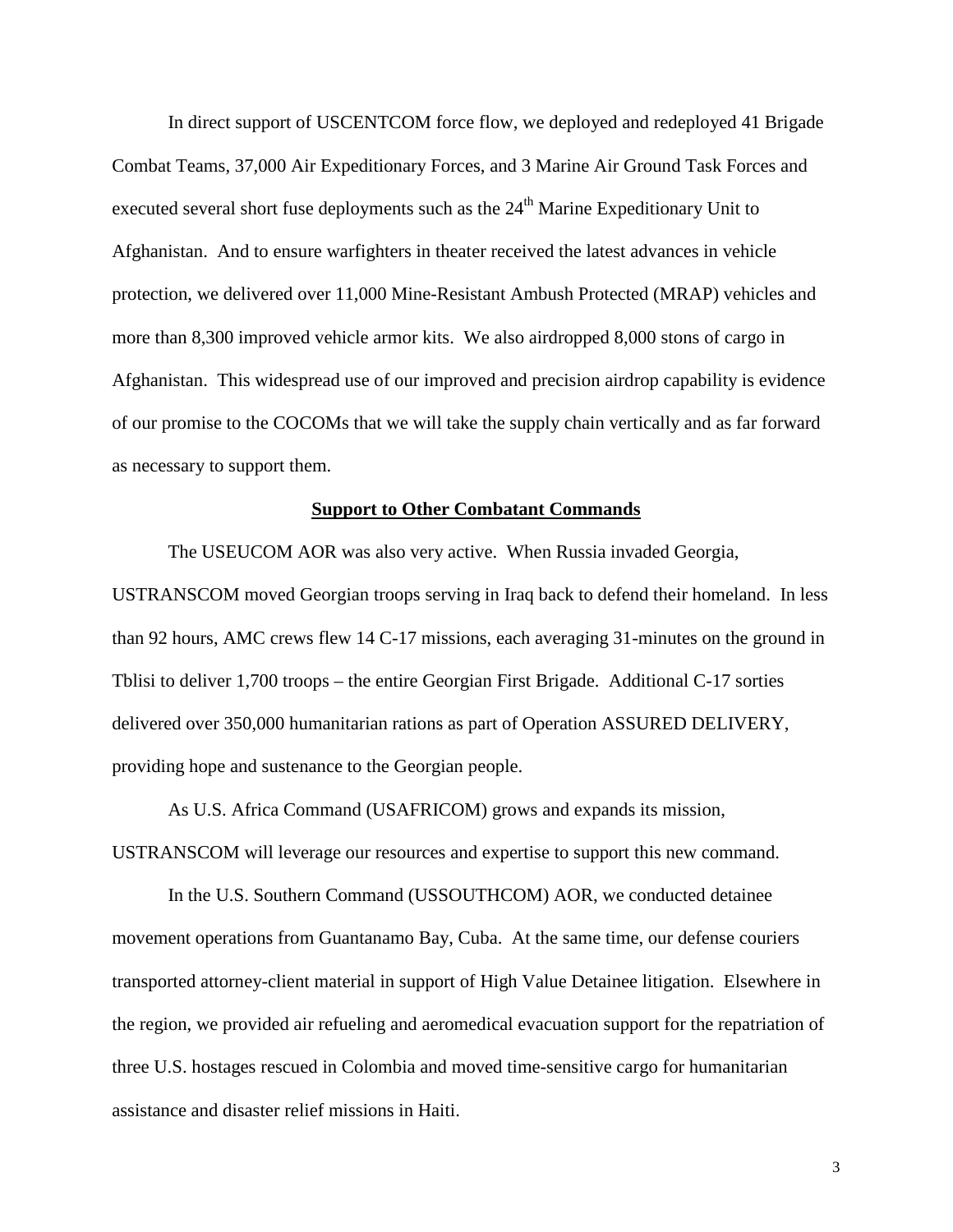We supported USPACOM with force rotations and sustainment for OEF-P (Philippines), transporting more than 2,000 passengers and 2,300 stons and 63,000 square feet of cargo. In support of the National Science Foundation, Operation DEEP FREEZE set records – we airlifted over 6,400 stons of cargo and 5,400 passengers and sealifted nearly 6 million gallons of fuel and 10,500 stons of cargo into McMurdo Station, Antarctica.

Working closely with U.S. Strategic Command (USSTRATCOM), we supported the engagement of an uncontrollable satellite with operational planning and alert strategic airlift for potential recovery and consequence management. We are also actively and uniquely involved with USSTRATCOM in the cyber security challenges that are especially evident in the strategic partnerships USTRANSCOM has with industry and the logistics enterprise.

Finally, at home, we aided U.S. Northern Command (USNORTHCOM) and government agencies, such as the Federal Emergency Management Agency, during catastrophic events. During the California wildfires we deployed command and control, aerial firefighting, and evacuation elements to reduce loss of life and property. During Hurricanes Gustav and Ike, we provided defense support to civil authorities in Texas and Louisiana, including air evacuation of 5,600 civilians and 1,000 patients. Additionally, we are dedicated to providing deployment support for USNORTHCOM's Consequence Management Response Force.

#### **Support for the Warfighter**

One of our most critical missions is moving injured warfighters from the battlefield to world-class medical treatment facilities. This complex, time-sensitive process requires close collaboration with doctors, military hospitals and our aeromedical evacuation crews to move injured personnel at exactly the right time to the right place. In 2008, we transported over 7,800 patients from the USCENTCOM AOR and over 13,000 patients globally. Should a warfighter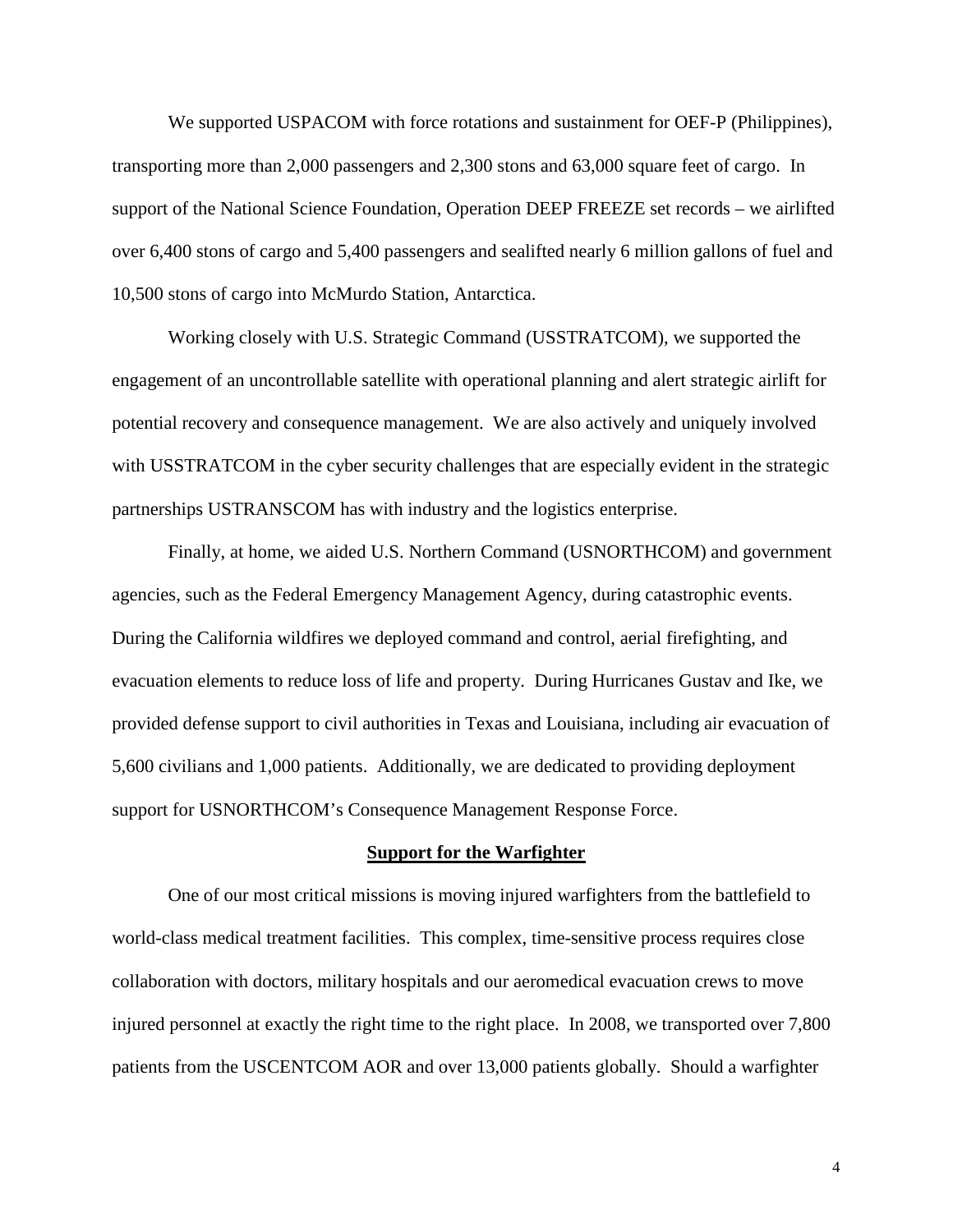perish in the defense of our nation, we ensure the most dignified transport from the battlefield to final destination.

Our support to the warfighter also includes improving quality of life at home. The Defense Personal Property Program improves household goods shipments by allowing personnel to evaluate transportation service providers online, obtain counseling via the web and file personal property claims directly with the provider. With over 329,000 personnel and their families and 1.5 billion pounds of household goods moving each year, USTRANSCOM has maintained a sharp focus on this program and its associated IT system, the Defense Personnel Property System (DPS). DPS successfully came online in November 2008 at 18 DOD locations, and will be available for all 136 DOD shipping offices beginning in March 2009.

# **Improving Global Joint Sourcing Solutions**

USTRANSCOM is always searching for ways to improve performance. We recently established our Fusion Center to integrate planning and operations, which allows more effective requirements management, improves distribution pipeline visibility and fosters customer and partner relationships. Key stakeholders are now able to collaborate on decisions, resulting in synchronized, cost effective distribution solutions.

As a result of the 2005 Base Realignment and Closure (BRAC) process, USTRANSCOM began construction of our new building designed to capitalize on efficiencies by co-locating USTRANSCOM and component command experts in close proximity to one another. This design will enable USTRANSCOM, SDDC and some of the AMC and MSC staffs to work sideby-side to resolve issues and formulate solutions from an integrated, intermodal perspective. Additionally, the new facility will include the Joint Intelligence Operations Center – Transportation (JIOC-TRANS). By integrating operations and intelligence, we will further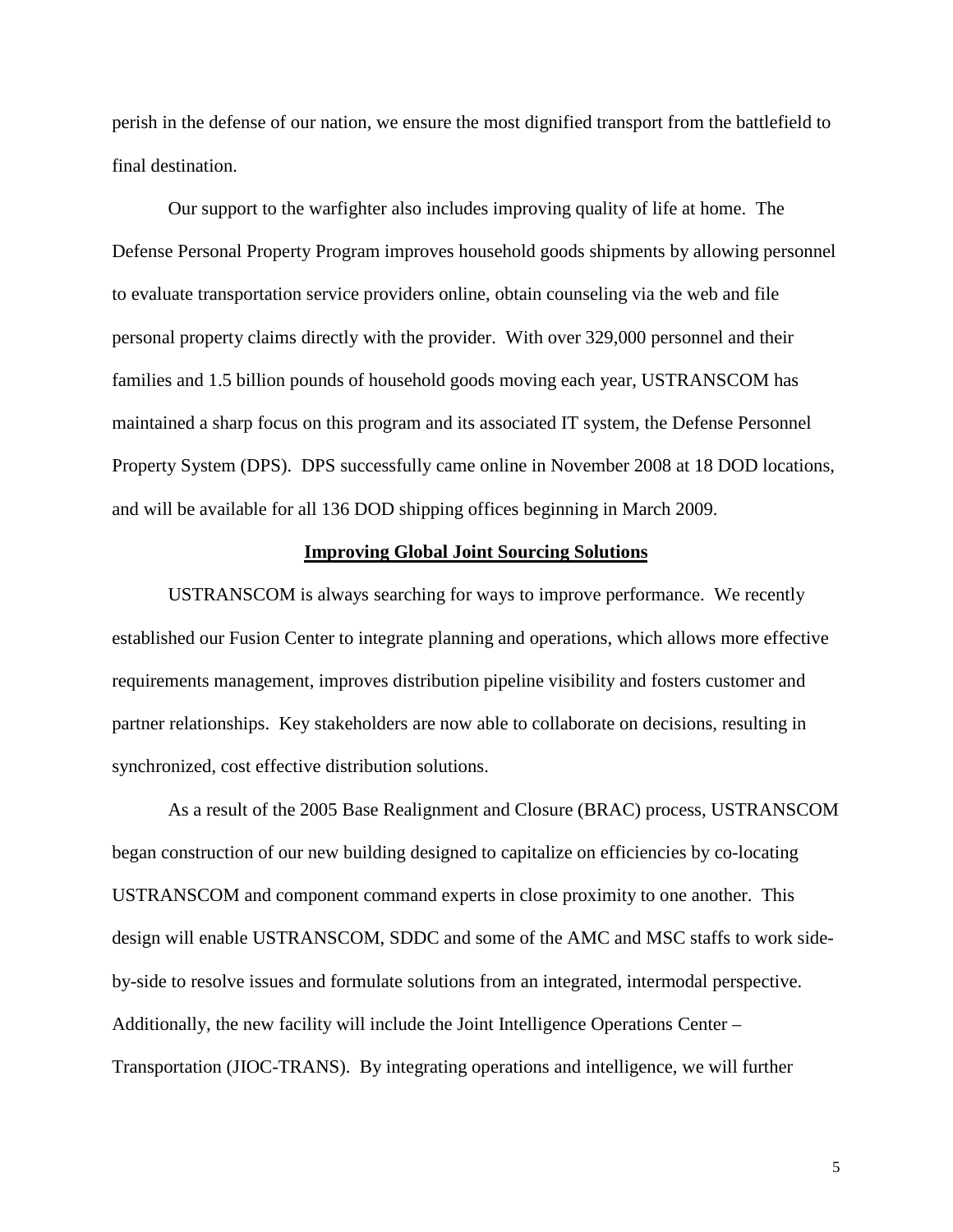improve mission execution by identifying and assessing threats to our intermodal operations at seaports, airfields and connecting surface networks worldwide.

A further BRAC related effort is the Acquisition Center of Excellence (ACE) which combines program management, common carrier acquisitions and contract functions under one authority. The ACE better positions USTRANSCOM to establish long-term national-level transportation contracts with decreased overhead costs, build strategic partnerships with multimodal transportation and distribution service providers, and manage command modernization efforts for more efficient warfighter support.

Finally, USTRANSCOM created the Joint Distribution Process Analysis Center (JDPAC), an entity which consolidates analysts from USTRANSCOM, AMC and SDDC. Because of its significant analytical capabilities, we envision it becoming the DOD's center of excellence for all joint mobility deployment and distribution studies and analyses. JDPAC's first major undertakings include oversight of the congressionally-mandated study of the size and mix of the inter-theater airlift force (conducted by the Institute for Defense Analyses) and the Mobility Capabilities and Requirements Study 2016 (MCRS-16), which we co-lead with the Office of the Secretary of Defense. These studies, expected to be completed in 2009, will aid decision makers in determining the mobility requirements necessary to defend the homeland, prevail in the war on terror, conduct irregular warfare and win conventional campaigns in the 2016 timeframe.

#### **Maintaining Air Mobility Readiness**

While we await the outcome of MCRS-16 to help shape future mobility requirements, there is no doubt that some of our organic air mobility force structure requires recapitalization.

My number one recapitalization priority is replacing the fleet of 415 Eisenhower-era KC-135s with a new platform to preserve a unique asymmetric advantage for our nation. The KC-X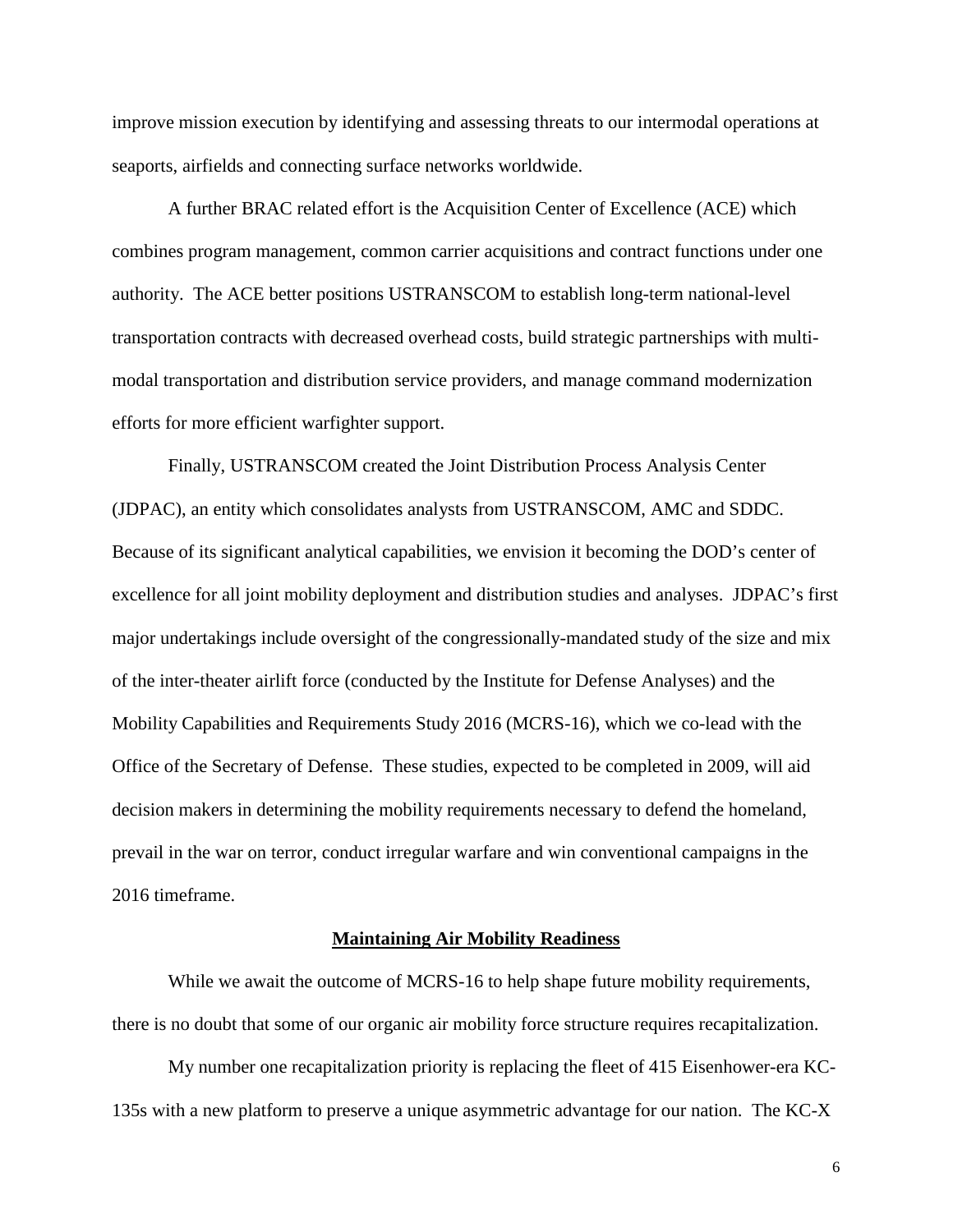with multipoint refueling allowing same sortie service to Air Force, Navy, Marine and coalition aircraft will address the significant risk we are currently carrying in air capacity and address further capability risks associated with an airframe that is almost 50 years old - and will be over 80 years old by the time we recapitalize all of them. The ability to carry cargo and operate forward with defensive systems will be a game changer when the aircraft is not needed as a tanker. Further delays in replacing this aircraft will add significant risk to our ability to rapidly project combat power to support the nation and our allies. It is imperative to expedite a smart, steady reinvestment program.

Our newest tanker, the KC-10, has also served us well since entering service in 1981. We must continue to modernize the KC-10 fleet to operate in the global airspace environment and to remain viable past 2040.

Our national defense strategy requires a viable fleet of strategic airlift aircraft. The C-17 has proven itself a critical asset, offering the flexibility to fill key tactical requirements in addition to fulfilling its primary strategic airlift role.

Additionally, the C-5's outsized and oversized cargo capability is essential to meeting our global mobility requirements. Unfortunately, low departure reliability and mission capable rates continue to plague the C-5 fleet. Modernizing all the C-5s with avionics upgrades is essential to allow access to international airspace and foreign airfields. New engines and other reliability enhancements for our C-5Bs and two C-5Cs are necessary to increase aircraft availability, reduce fuel consumption and significantly improve performance throughout their projected service life. We will modernize the C-5 fleet while closely managing the costs.

The C-130 continues to be the workhorse supporting the warfighter in theater and will remain viable through acquisition of the C-130J and modernization of legacy C-130s via the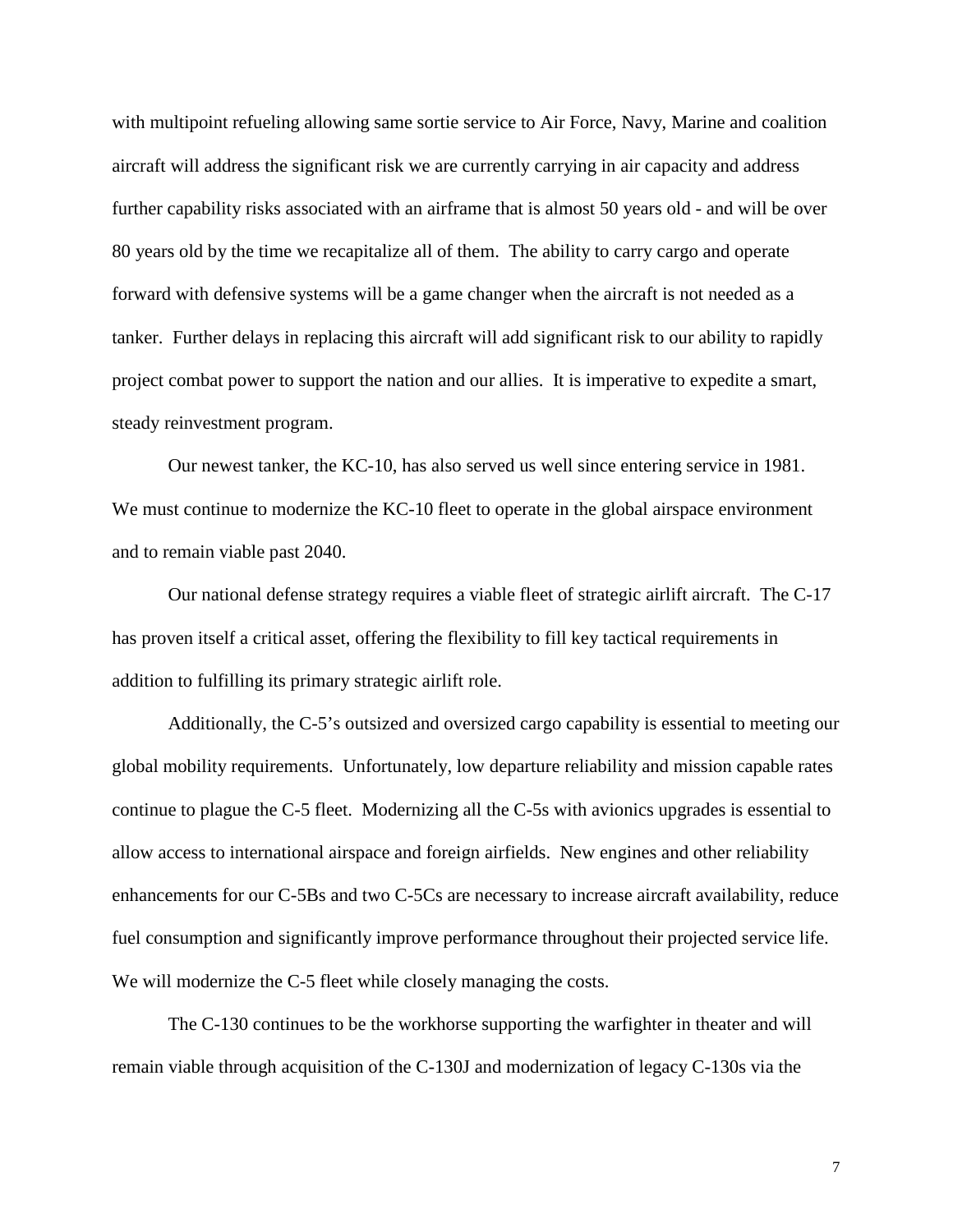center wingbox replacement program and avionics upgrades. However, the Air Force also needs the flexibility to retire and replace aircraft at the end of their service life.

The C-27 (JCA) is an emerging intra-theater asset that will provide COCOMs and the Services an airlift capability to meet time sensitive/mission critical movement requirements. DOD will leverage the JCA for multi-use, alternating between direct support and general support to maximize utility for the warfighter.

Our mobility aircraft routinely operate in threat areas across the spectrum of conflict from humanitarian relief to combat resupply. To operate safely in these environments, AMC continues to equip aircraft with the Large Aircraft Infrared Countermeasures system and will soon begin developing other defensive systems to avoid radar-guided threats.

Operational Support Airlift (OSA) and Distinguished Visitor (DV) transportation are other key components of the global mobility force. Our senior leaders require time-critical, reliable airlift to carry out their global missions, and require communications capability equal to what they enjoy at their homestations. Therefore, in partnership with the Joint Staff and the Services, we are implementing an airlift information management system called the Joint Air Logistics Information System – Next Generation (JALIS-NG). JALIS-NG will improve visibility of high-priority OSA missions and DV passengers, thereby more efficiently employing the OSA fleet. Additionally, we are modernizing the executive aircraft fleet with the Senior Leader Command, Control, and Communications System – Airborne (SLC3S-A) package to significantly improve senior leader airborne communications.

The Civil Reserve Air Fleet (CRAF) is a critical partner in our ability to rapidly project and sustain forces. We appreciate the authorities granted in the FY09 National Defense Authorization Act allowing the Department to guarantee minimum levels of business to CRAF carriers. These authorities will help strengthen the CRAF program as business in the Defense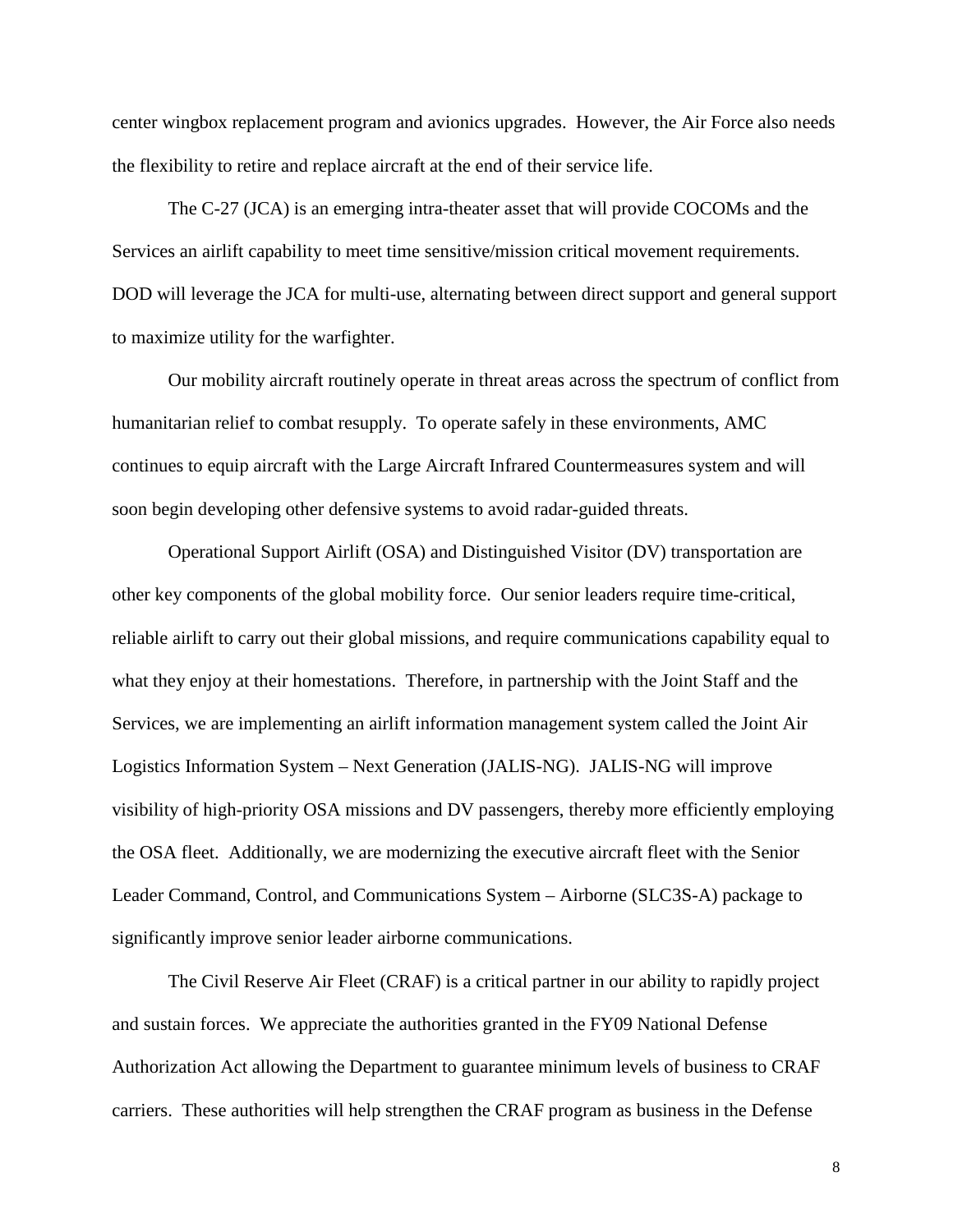Transportation System (DTS) eventually returns to pre-9/11 levels. We will fulfill our Congressionally-mandated responsibilities to improve predictability of DOD charter requirements, strengthen CRAF participation and entice carriers to use newer, more fuel efficient aircraft as prerequisites to exercising these authorities.

# **Maintaining Sealift Readiness**

Like airlift, flexible, cost effective commercial ocean transportation is vital to our national interests and is a critical component of the DTS. DOD's "Commercial First" policy helps ensure the U.S.-flagged maritime industry and pool of U.S.-citizen mariners are available in time of national emergency.

DOD is among the largest single shippers of ocean cargo worldwide, and in the past year alone spent nearly \$1 billion on commercial transportation. We acquire worldwide intermodal transportation services in support of DOD and government agency requirements through the Universal Service Contract (USC). USC leverages commercial service on established trade routes and capitalizes upon existing commercial investment in global infrastructure.

USTRANSCOM also partners with the U.S. Commercial Sealift Industry through programs like the Maritime Security Program (MSP), Voluntary Intermodal Sealift Agreement (VISA) and Voluntary Tanker Agreement (VTA) to gain critical access to U.S. commercial capabilities to support DOD's force projection requirements in times of war or crisis. We are working closely with the Maritime Administration to help revitalize the VTA, and we support the Navy's program to replace four T-5 tankers with two newly built commercial charters in 2010.

MSC and the Maritime Administration are also improving the efficiency of surge sealift asset management for our organic fleet. This year we made significant improvements to our strategic sealift readiness posture by relocating three Large Medium Speed Roll-on/Roll-off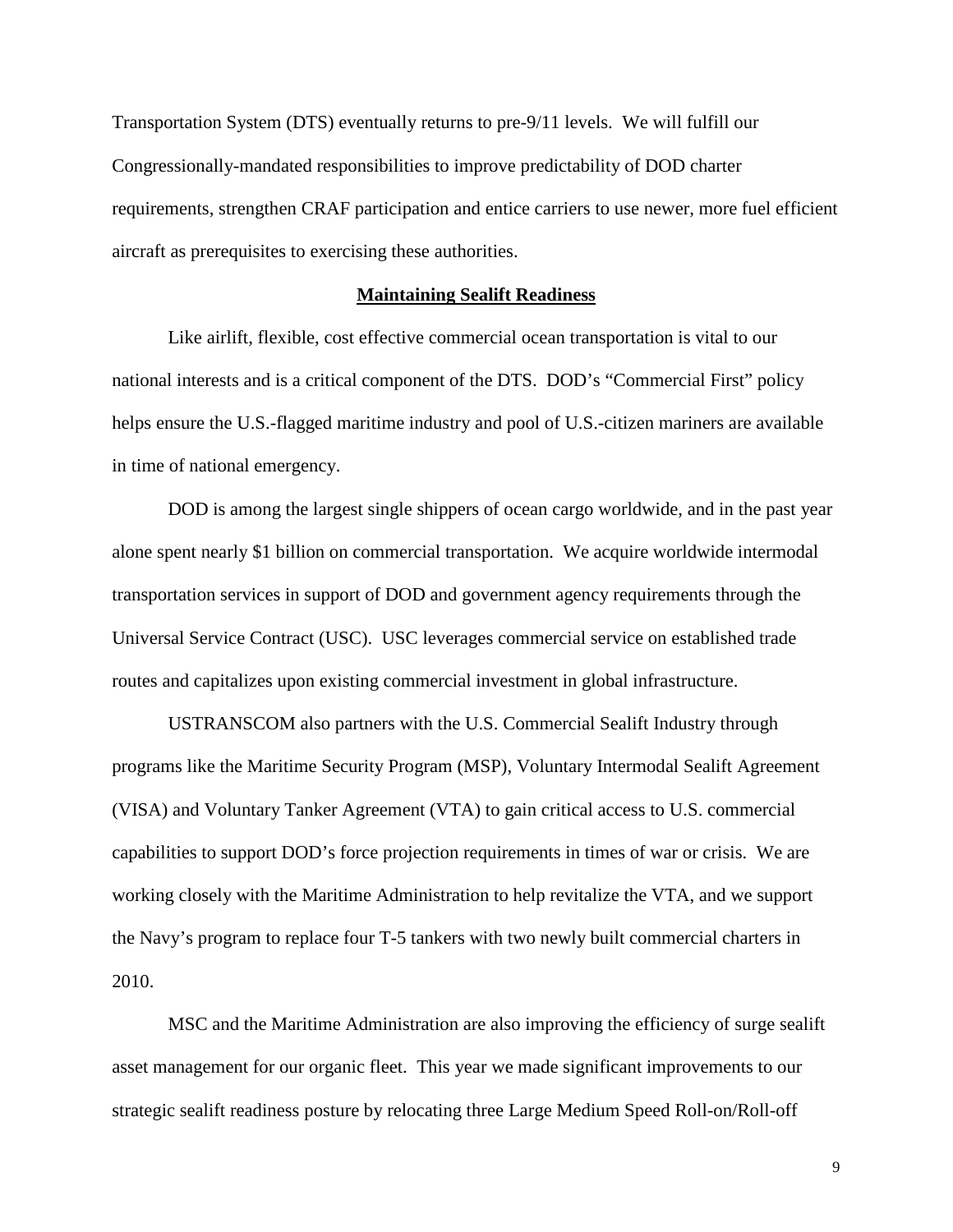vessels and two Fast Sealift Ships to the West Coast. Our analysis indicated this move would improve our strategic sealift response capabilities in the USPACOM AOR, mitigate shortfalls in the Army's afloat prepositioning program and optimize sealift flexibility. MSC and the Maritime Administration are also identifying and capturing best practices for the activation, maintenance and operations of surge sealift ships to more efficiently manage the fleet and ensure the readiness of surge assets.

Finally, I urge the Congress to continue support for the National Defense Sealift Fund (NDSF) and MSP – both are critical to improving our sealift capacity for our warfighters. This past year, both the Maritime Administration and MSC utilized NDSF resources to improve the capability of roll-on/roll-off vessels in the Ready Reserve Force and the VISA program. Newly upgraded ramps installed on two of these ships increase ramp capacity, enabling loading of heavier vehicles and providing flexibility to load or discharge cargo without regard to pier configuration.

#### **Maintaining Surface Readiness**

Preserving and expanding infrastructure is the cornerstone of our ability to project national power. USTRANSCOM uses the Global En Route Infrastructure Steering Committee (GERISC) in combination with regional steering committees to identify worldwide priority construction projects. This year the committees recommended taxiway and ramp improvements in Colombia, a new passenger terminal at Bagram Air Base in Afghanistan and a fuel facility in Oman to improve global mobility capacity and throughput as priority infrastructure projects.

The security of our forces and transportation infrastructure is essential to accomplishing our global mission. Our Critical Infrastructure Program (CIP) fosters information sharing with the DOD and with the Department of Transportation, U.S. Coast Guard, and the Transportation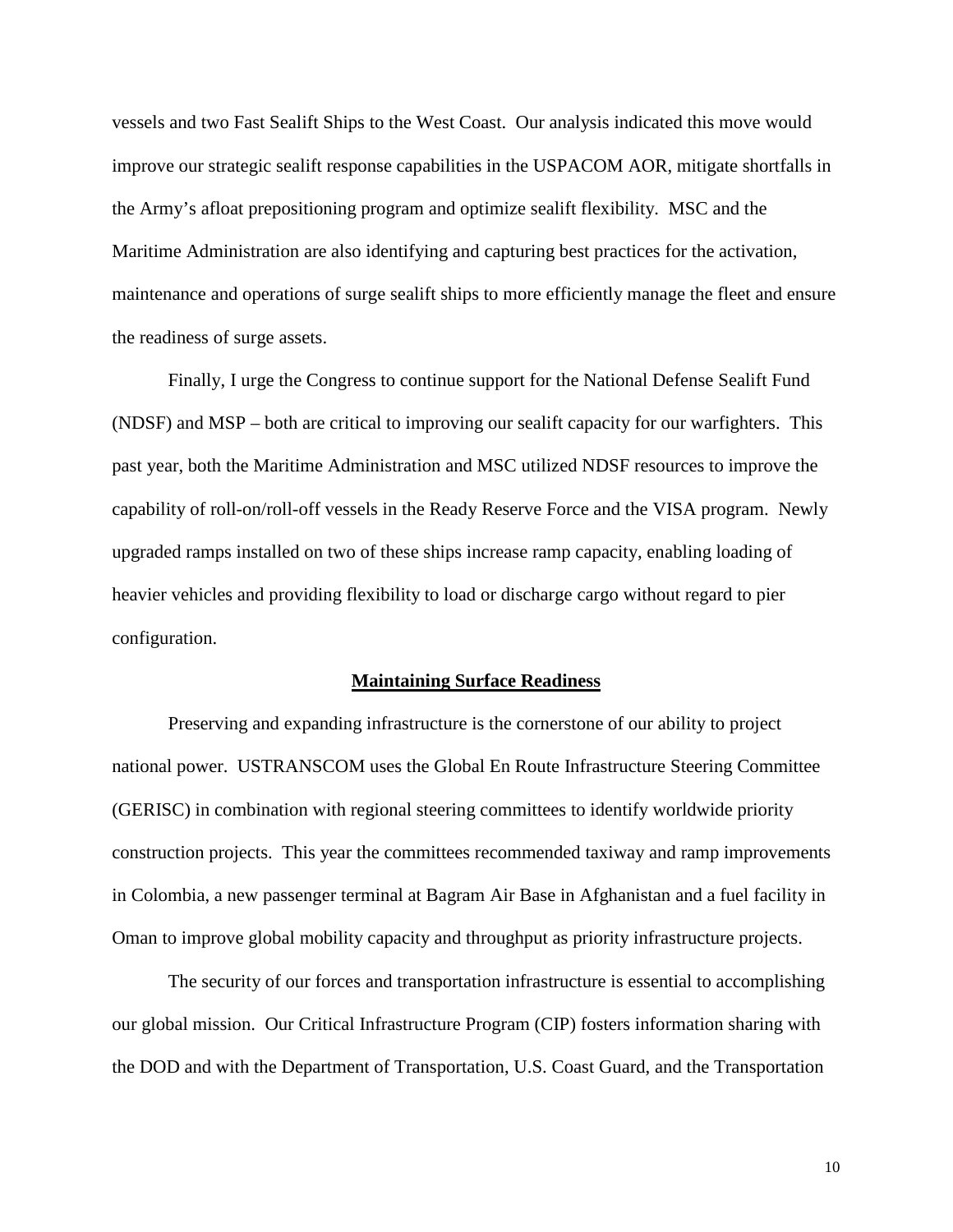Security Administration. The CIP helps identify worldwide physical and cyber infrastructures critical to USTRANSCOM's global mobility mission and mitigates inherent vulnerabilities.

In addition to preserving and expanding global access, we continue to look for ways to optimize our CONUS infrastructure. SDDC recently completed and is implementing findings from Port Look 2008. This study recommended retaining all nineteen currently designated strategic seaports; designating Charleston Naval Weapons Station and the commercial Port of Charleston as two separate, distinct strategic seaports; planning for future increased capacity requirements on the Gulf Coast and in Alaska; and institutionalizing future Port Look studies on a recurring basis, synchronized with release of the Quadrennial Defense Review.

Finally, we continue active participation in the capabilities-based assessment of Sea Based operations for the 2015 – 2025 timeframe. The success of Sea Basing depends on advances in at-sea cargo handling, ship-to-ship cargo transfers with mitigation of motion effects through sea state four and interface with high-speed connectors. The Joint High Speed Vessel offers a promising capability to bridge the gap between high-speed airlift and low-speed sealift, for transport of forces, equipment and sustainment cargo as part of Sea Based operations.

#### **LEADING THE JDDE TRANSFORMATION**

#### **Improvements in DOD Supply Chain Management**

USTRANSCOM and our JDDE partners are working together to drive tangible improvements in the DOD supply chain. By improving the precision, velocity, reliability and visibility of distribution operations, we gain the ability to synchronize and prioritize the flow of forces and sustainment to support the warfighter across the full range of military operations.

The supply chain needs to move people, equipment and supplies to the right place, at the right time using the most efficient and effective combination of modes. Our DPO Strategic Opportunities initiative is designed to improve precision by examining and aligning key strategic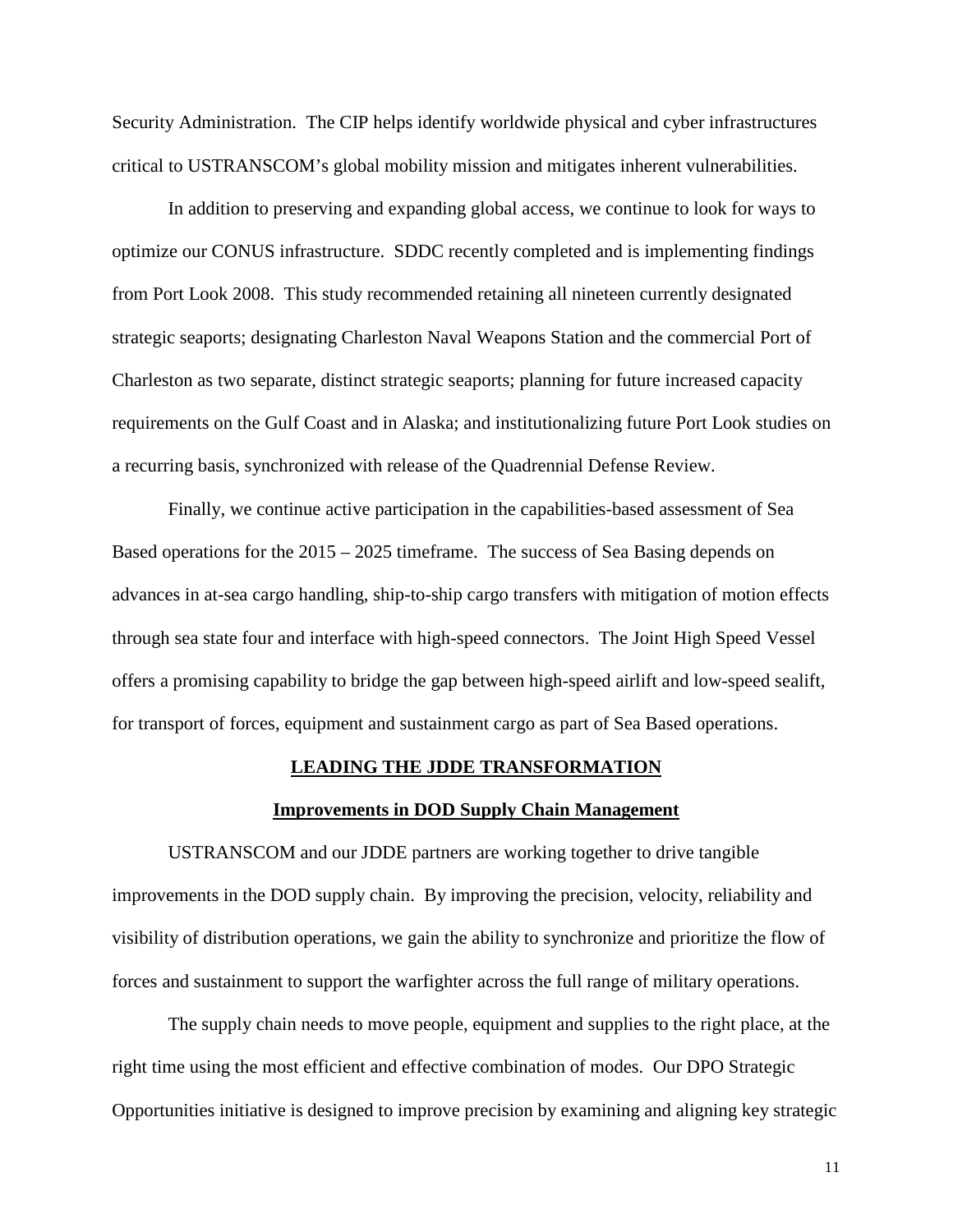leverage points. Specifically, we are working to strike the optimum balance between inventory stocks and transportation; align supply, transportation and distribution processes; and optimize strategic surface and airlift networks.

For example, given the volatility of fuel and transportation costs, we are analyzing ways to minimize overall supply chain costs by positioning high-demand, low-dollar inventories forward to reduce transportation requirements. We are also examining the impact of consolidating cargo traditionally carried in 20-foot containers into 40-foot containers to gain efficiencies in surface transportation while maintaining "delivery location pure" pallets and containers where the demand supports high volume routes. Finally, we are studying ways to optimize air transportation by increasing pallet utilization, obtaining "best-value capacity" for the shipping volume, and achieving maximum use of organic and commercially contracted airframes. Collectively, these and other opportunities have the potential to improve distribution performance by 25 to 45 percent while reducing overall enterprise-level distribution costs.

USTRANSCOM will focus on velocity to rapidly move America's military might. We are improving velocity by eliminating bottlenecks and chokepoints identified across 200 Integrated Distribution Lanes (IDLs) where we move people and cargo. Each IDL represents a route along which assets travel and is broken down into supply, transportation and theater segments. Each segment has associated performance standards which represent the Combatant Commander's desired expectations. We improve velocity by optimizing mode and routing selection, and monitoring performance against the standards for each IDL. As an example, we have reduced transit times by as much as 35 days for sustainment cargo shipped from the U.S. to Afghanistan.

USTRANSCOM is also focused on improving reliability – delivering what is needed, when and where it is needed, the first time and every time. Perhaps the best example of a system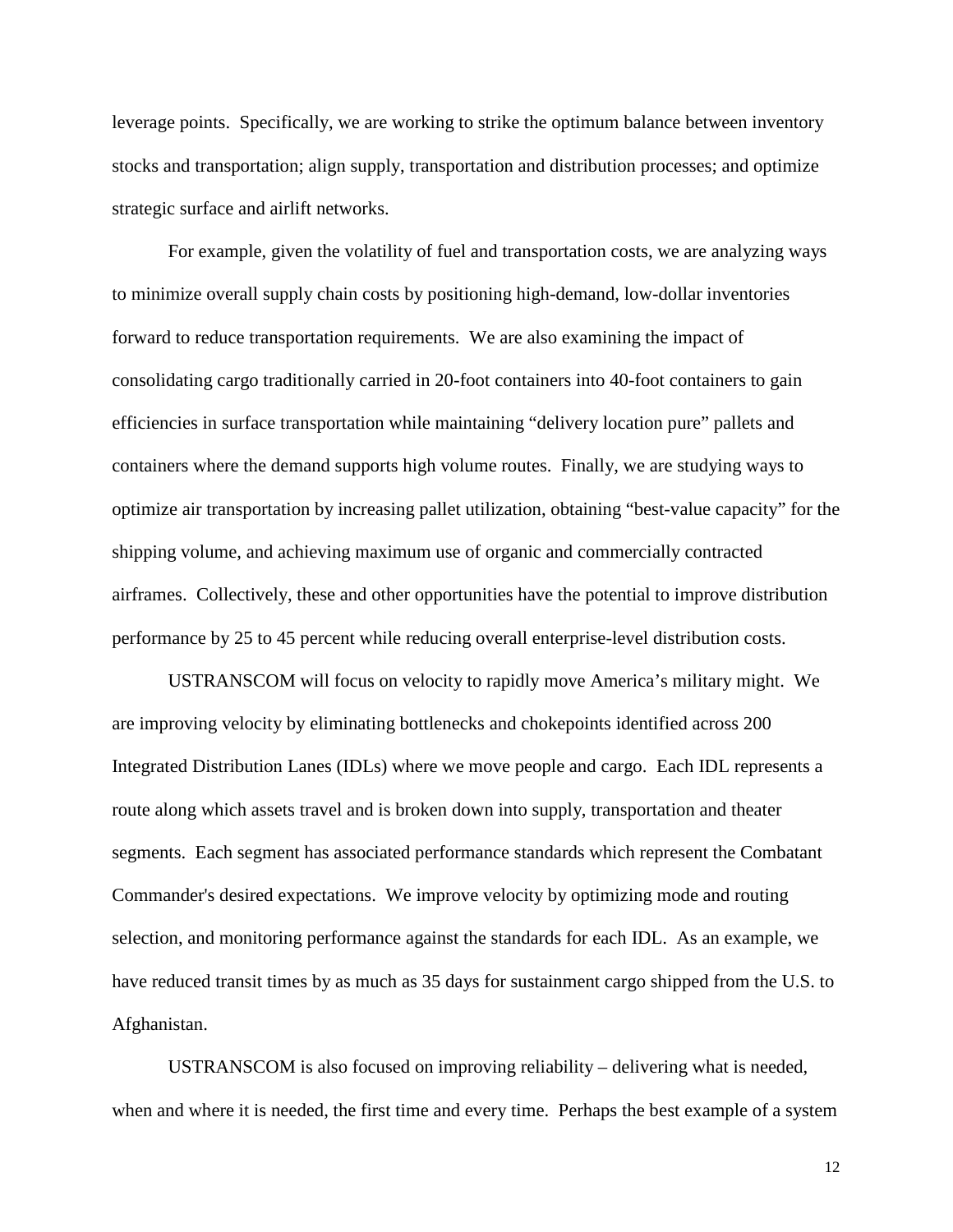reliability improvement has been the Defense Transportation Coordination Initiative (DTCI). Over the past year, DTCI has changed CONUS freight movement from disparate, locallymanaged processes to a more integrated, enterprise level program, bringing proven best commercial practices to DOD transportation. In partnership with the Defense Logistics Agency (DLA) and the Services, we have contracted with a commercial transportation services coordinator to manage the movement of eligible DOD CONUS freight. Under DTCI, DOD shippers specify destination and deadline - the contractor optimizes the shipments through load consolidation; maximizes the use of cost effective, intermodal solutions; and leverages lower commercial market rates. To date, the program's performance goals for on-time pickup and delivery, minimal damage, claims processing, small business participation, and cost savings/avoidance are all on track. Gross cost savings is approaching \$10 million (greater than 20 percent savings), and DTCI has increased visibility of CONUS freight.

Replicating DTCI's visibility successes is particularly important. USTRANSCOM designated 2008 as its "Year of Visibility" to strive for exquisite visibility - knowing what is in the pipeline, where it is and how fast it is moving.

A great example of this need occurred in Pakistan. The Pakistan Ground Lines of Communication (PAKGLOC) were plagued by pilferage of unit movement cargo. In response, we leveraged commercial technologies to mount cellular and satellite tracking mechanisms on trucks and inserted lift and intrusion detection sensor technology on containers transiting the PAKGLOC. The resultant real time knowledge of cargo location, speed and container breaches enhanced security and significantly reduced pilferage.

To ensure continued visibility improvements, as DOD's lead proponent for Radio Frequency Identification (RFID) and related Automated Identification Technology (AIT), we have developed an AIT implementation plan with the Services, DLA and other agencies to fully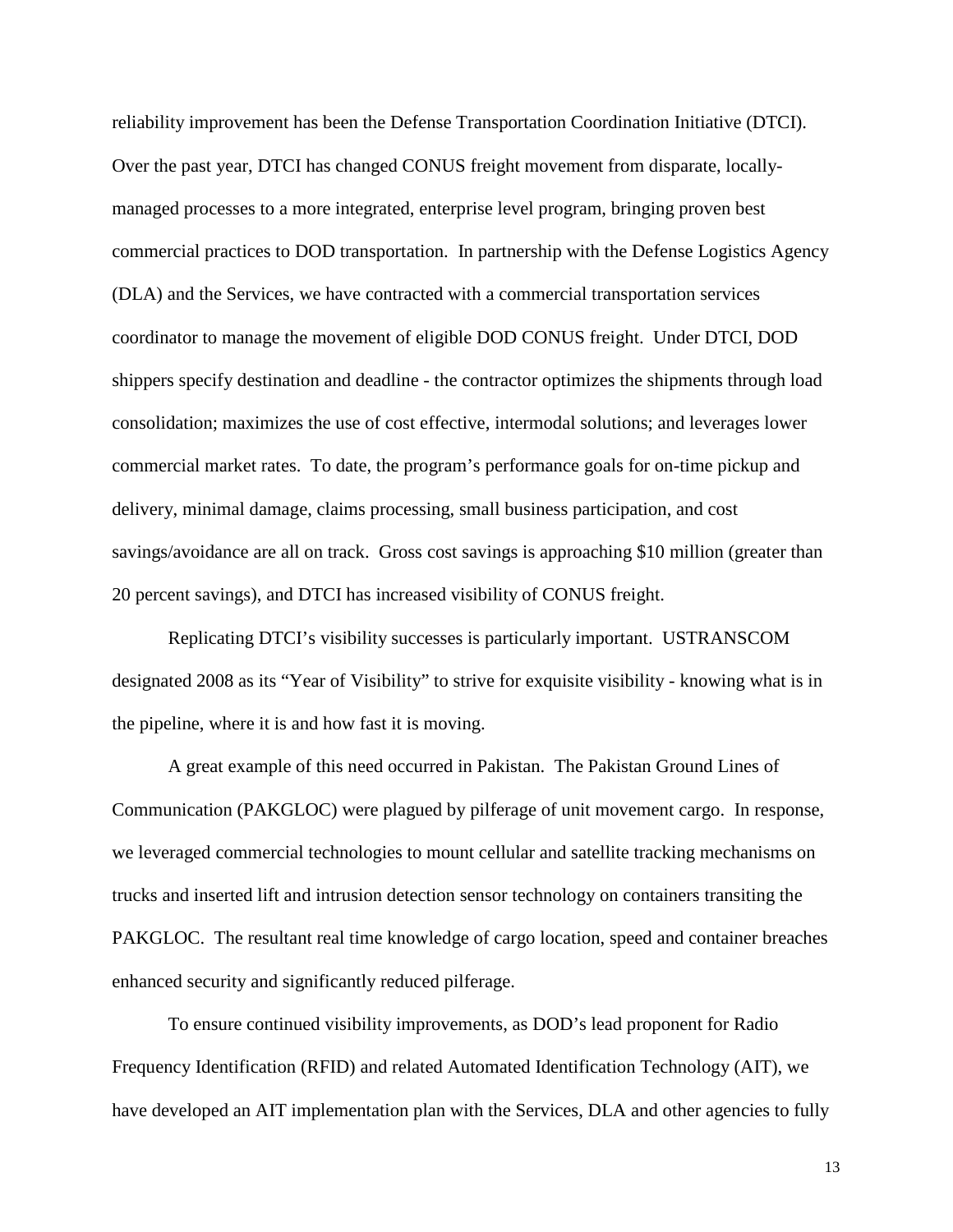incorporate AIT into our business processes. Although active RFID continues to be the backbone of our efforts, we are also using satellite technology in austere environments and are continuing to expand use of emerging passive RFID technologies as a result of lessons learned in the Alaska RFID Implementation project.

Improved visibility across the DOD supply chain is dependent on transforming the enterprise information technology portfolio. Historically, logistics IT systems have been managed and acquired as Service-specific stand-alone systems. We have begun the process to replace large, expensive point-to-point monolithic systems and interfaces with streamlined, webenabled enterprise level services. Our goal is to deliver core DPO enterprise services to standardize common distribution processes and information exchanges while allowing the Services the flexibility to be unique where they need to be.

One example of this transformation is the Integrated Data Environment (IDE)/Global Transportation Network (GTN) Convergence program, an innovative IT program combining DLA's IDE information broker and USTRANSCOM's Enterprise Data Warehouse capabilities. This convergence will allow one-stop access to enterprise level supply, transportation and logistics systems and data, eliminating redundancies. Although in its infancy, the program will serve as an IT backbone to provide data visibility and support the needs of the future force.

One of the most important initiatives over the coming decade is Agile Transportation for the 21st Century (AT21). AT21 is an effort to incorporate distribution industry best practices and processes using commercial-off-the shelf tools and then transition workflow management, optimization and scheduling solutions. This transition will improve transportation planning, improve forecast accuracy and increase on-time delivery of forces and supplies to Combatant Commanders at a lower cost to the Services. When fully operational, AT21 will provide the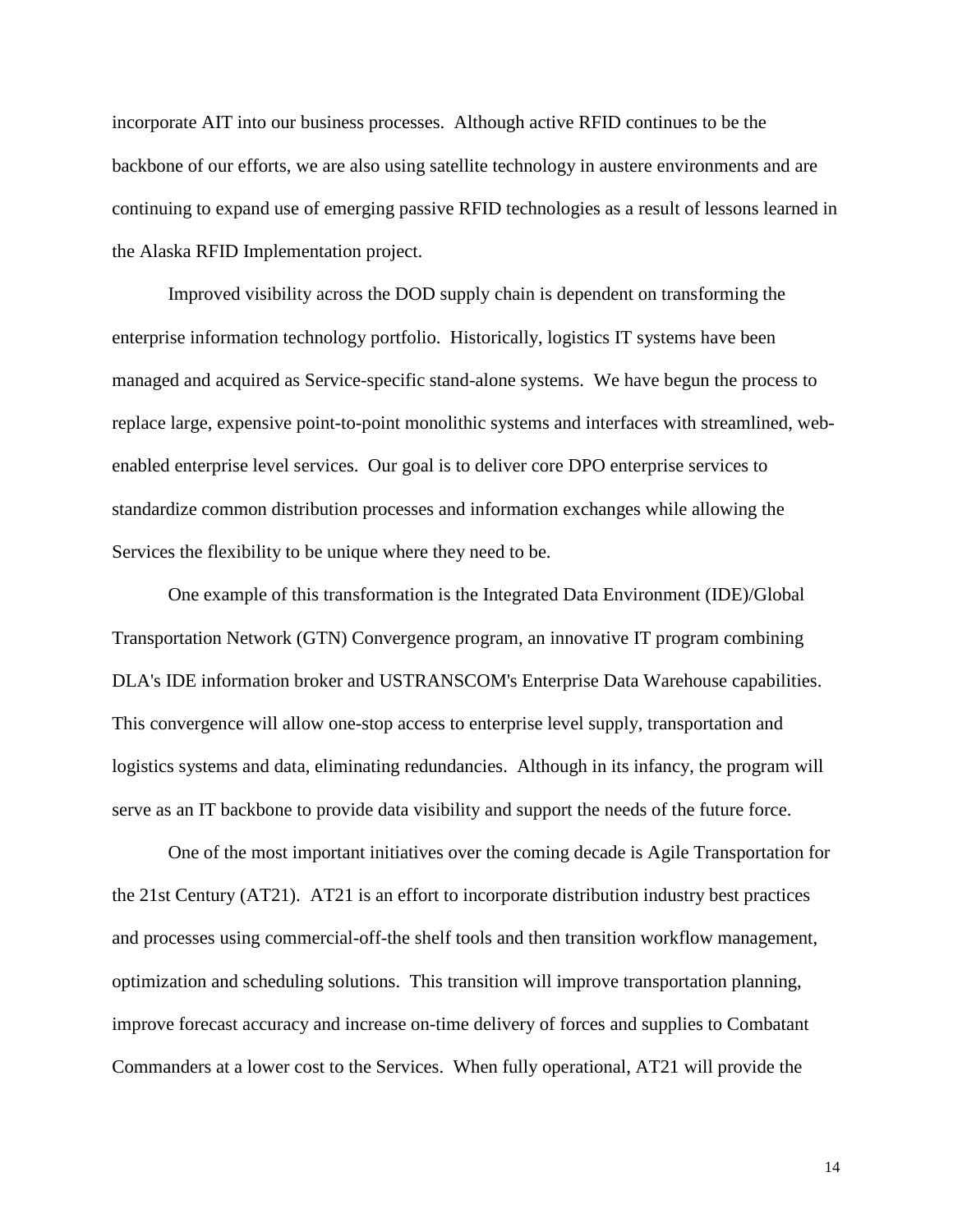warfighter full distribution pipeline visibility and enable throughput management at critical ports and waypoints around the world.

# **Looking Ahead**

We are continuously exploring new ways to support the future force. Through our Deployment and Distribution Enterprise Technology research and development program, we leverage emerging technologies to fix distribution and sustainment issues. For example, using the Joint Precision Airdrop System Mission Planner we have delivered over 3,300 stons of sustainment cargo to Operations IRAQI FREEDOM and ENDURING FREEDOM over the past year, significantly reducing ground recovery operations and dangerous convoy operations. Additionally, the Node Management and Deployable Depot (NoMaDD), an Advanced Concept Technology Demonstration, which provided material distribution and inventory support during Hurricane Ike, processed nearly 4,000 trucks of meals, water, ice, and plastic sheeting.

Last year, eight USTRANSCOM-funded projects transitioned to DOD organizations. Building on this success, we will transition an Enroute Care Module that will enhance patient care from the battlefield to definitive care; work to improve shipboard handling systems to more safely move cargo, vehicles and containers in high sea states; pursue joint integrated solutions for mesh-network, tags and tracking technologies to ensure end-to-end asset visibility; and develop a collaborative Single Load Planning Capability. These representative samples will greatly improve the precision, velocity, reliability, and visibility of the DOD supply chain.

# **Fiscal Stewardship**

USTRANSCOM is ever mindful of costs and constantly seeking cost efficiencies. Since 2003, we and our enterprise partners have avoided over \$2 billion in costs through the aforementioned DPO improvements, forward stocking initiatives, incorporating challenge